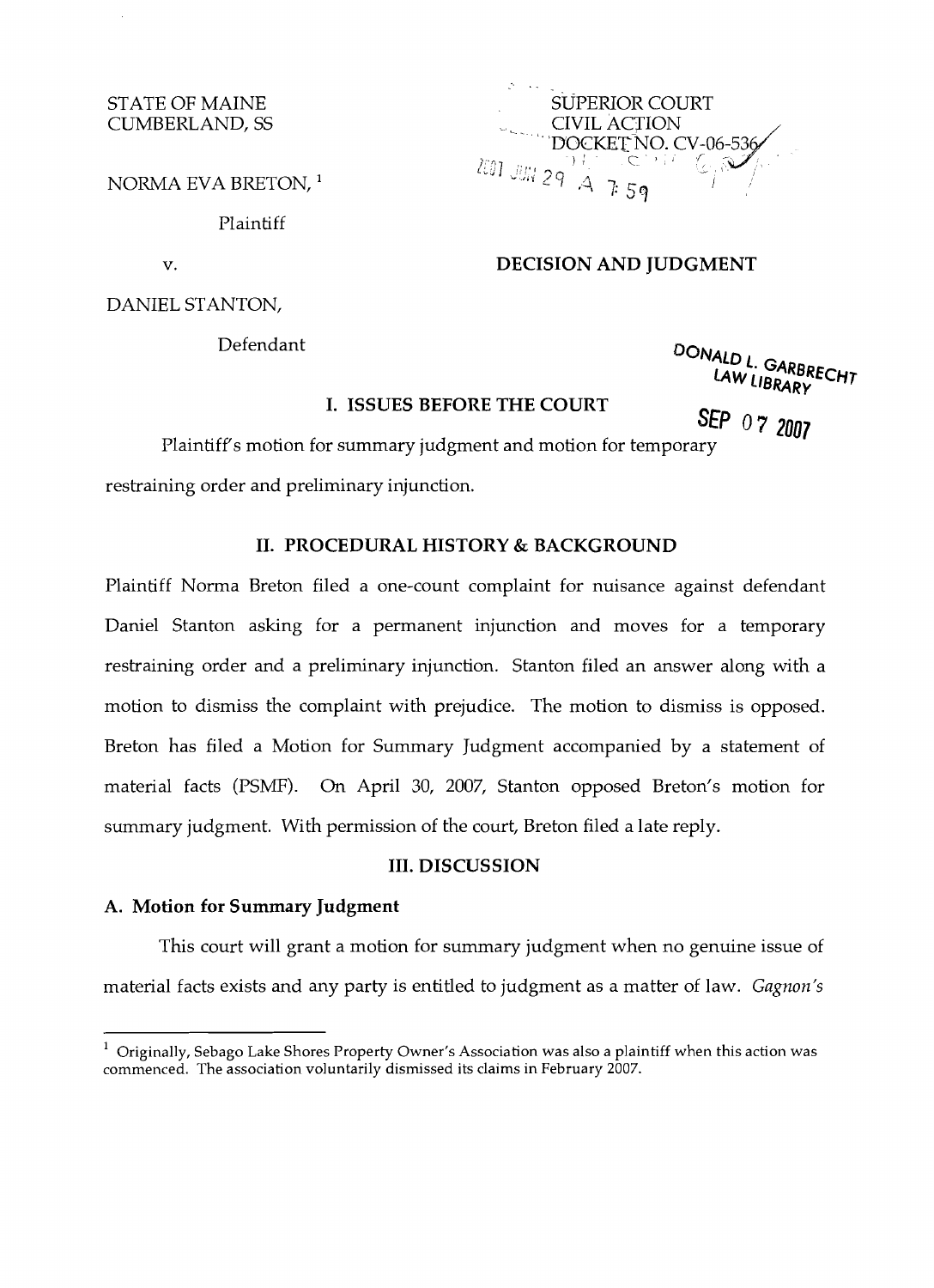*Hardware & Furniture v. Michaud,* 1998 ME 265,  $\mathbb{I}$  5, 721 A.2d 193, 194; M.R. Civ. P. 56(c). When "determining whether to grant or deny a motion for a summary judgment, the trial court is to consider *only* the portions of the record referred to, and the material facts set forth in the [statement of material facts]." *Corey v. Norman, Hanson* & *DeTroy,* 1999 ME 196,  $\P$  8, 742 A. 2d 933, 938 (internal quotations omitted) (citations omitted). Facts that are not properly controverted shall be deemed admitted. M.R. Civ. P. 56(h)(4). Finally, the court gives the party opposing a summary judgment the benefit of any inferences that might reasonably be drawn from the facts presented. *Curtis v. Porter,*  2001 ME 158,  $\P$  9, 784 A.2d 18, 22. In his objection to Breton's motion for summary judgment, Stanton failed to respond to the PSMF or otherwise controvert those facts and, therefore, the PSMF are deemed admitted. The burden or responsibility is upon the party opposing summary judgment to properly respond. The court is not required to search the record to find factual points to defeat the moving party's motion. M.R.Civ.P. 56(h)(4). A party who is pro se is held to the same standard as any other party. *Richards v. Bruce,* 1997 ME 61,  $\parallel$  8, 691 A.2d 1223, 1225 ("Neither civil nor criminal litigants are afforded any special consideration because of their pro se status.") (internal citations omitted).

#### **B. Nuisance**

"The obstructing or encumbering by fences, buildings or otherwise of highways, private ways, streets, alleys, commons," is considered a public nuisance. 17 M.R.S.A. § 2802 (2006). Any person who is harmed by a nuisance may bring an action for damages. 17 M.R.S.A. § 2701 (2006).

Harmony Road is a private road used by Breton to access her property. PSMF  $\P\P$ 3, 6. Stanton has obstructed Harmony Road with rocks, lumber and equipment. PSMF **III** 11, 14. Breton has been harmed by her inability to access her property with motor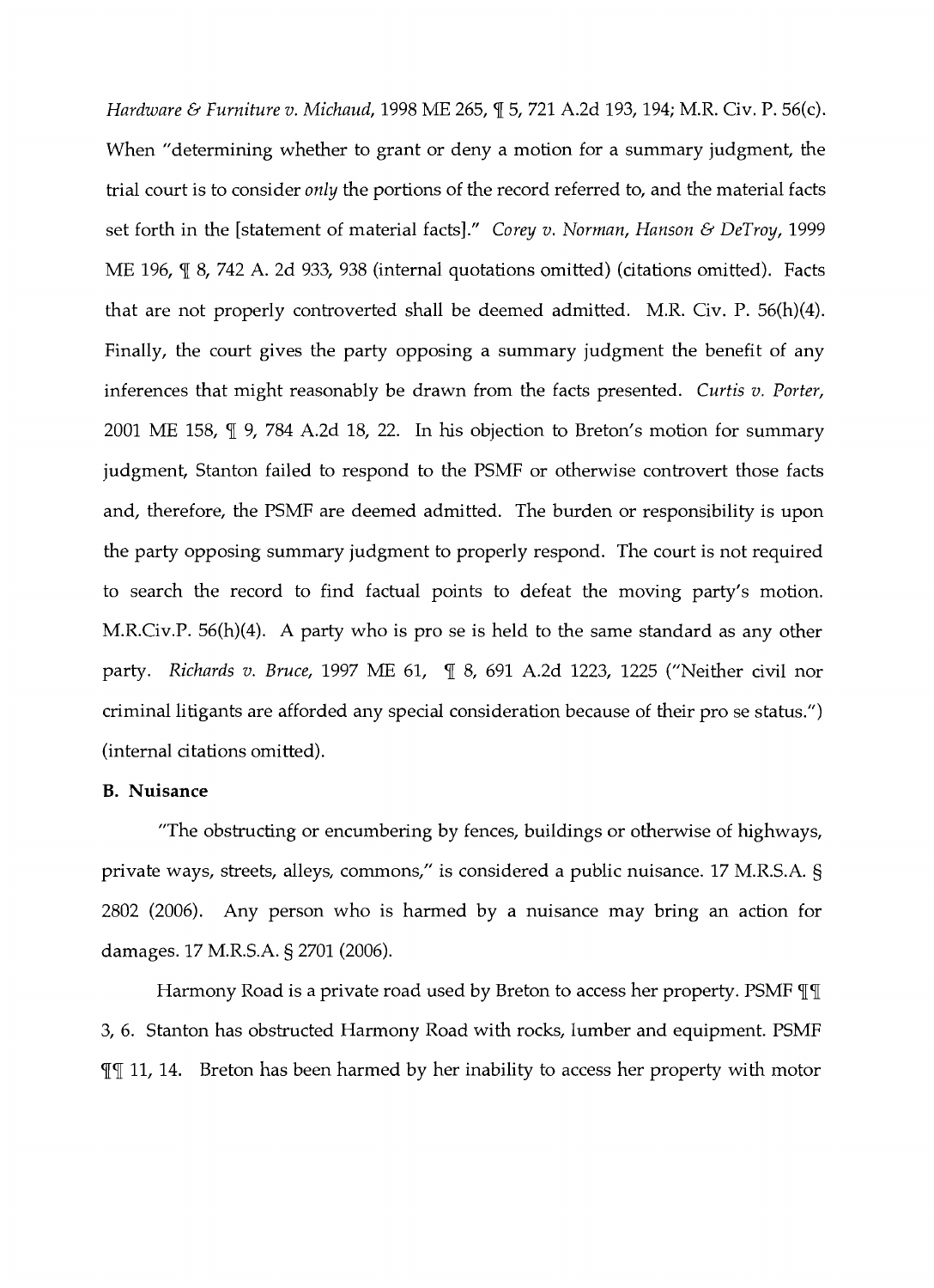vehicles as a result of Stanton's obstruction of the road. PSMF  $\P$  15. Stanton has therefore committed a public nuisance and Breton is entitled to damages.

### C. **Injunctive Relief**

In order to obtain a permanent injunction, a party must demonstrate the following four criteria:

1. That plaintiff will suffer irreparable injury if the injunction is not granted,

2. that such injury outweighs any harm which granting the injunctive relief would inflict on the defendant,

3. that plaintiff has exhibited a likelihood of success on the merits (at most, a probability; at least, a substantial possibility),

4. that the public interest will not be adversely affected by granting the injunction.

*Bangor Historic Track, Inc. v. Department of Agriculture, 2003 ME 140 III 9 and 10, 837* A.2d 129, 132-133, citing therein, *Ingraham v. University ofMaine at Orono,* 441 A.2d 691, 693 (Me. 1982). "For a permanent injunction, the criterion from *Ingraham* regarding the merits is more accurately expressed as 'the plaintiff succeeds on the merits.' " Fitzpatrick *v. Town of Falmouth, et al., 2005 ME 97, ¶ 18; 879 A.2d 21, 27.* 

Breton is harmed by Stanton's obstruction because she is unable to access her property by motor vehicle. This harm is irreparable because damages are insufficient to remedy the harm and grant Breton access to her property or recompense her for not being able to access her property. There is no harm to Stanton if the injunction is issued because he has no right to carry on a nuisance and impede Harmony Road. Breton has succeeded on the merits of her case and she is entitled to summary judgment. There is no adverse affect on the public interest in enjoining Stanton from perpetrating a nuisance and returning harmony to Harmony Road. Breton has demonstrated that she is entitled to injunctive relief.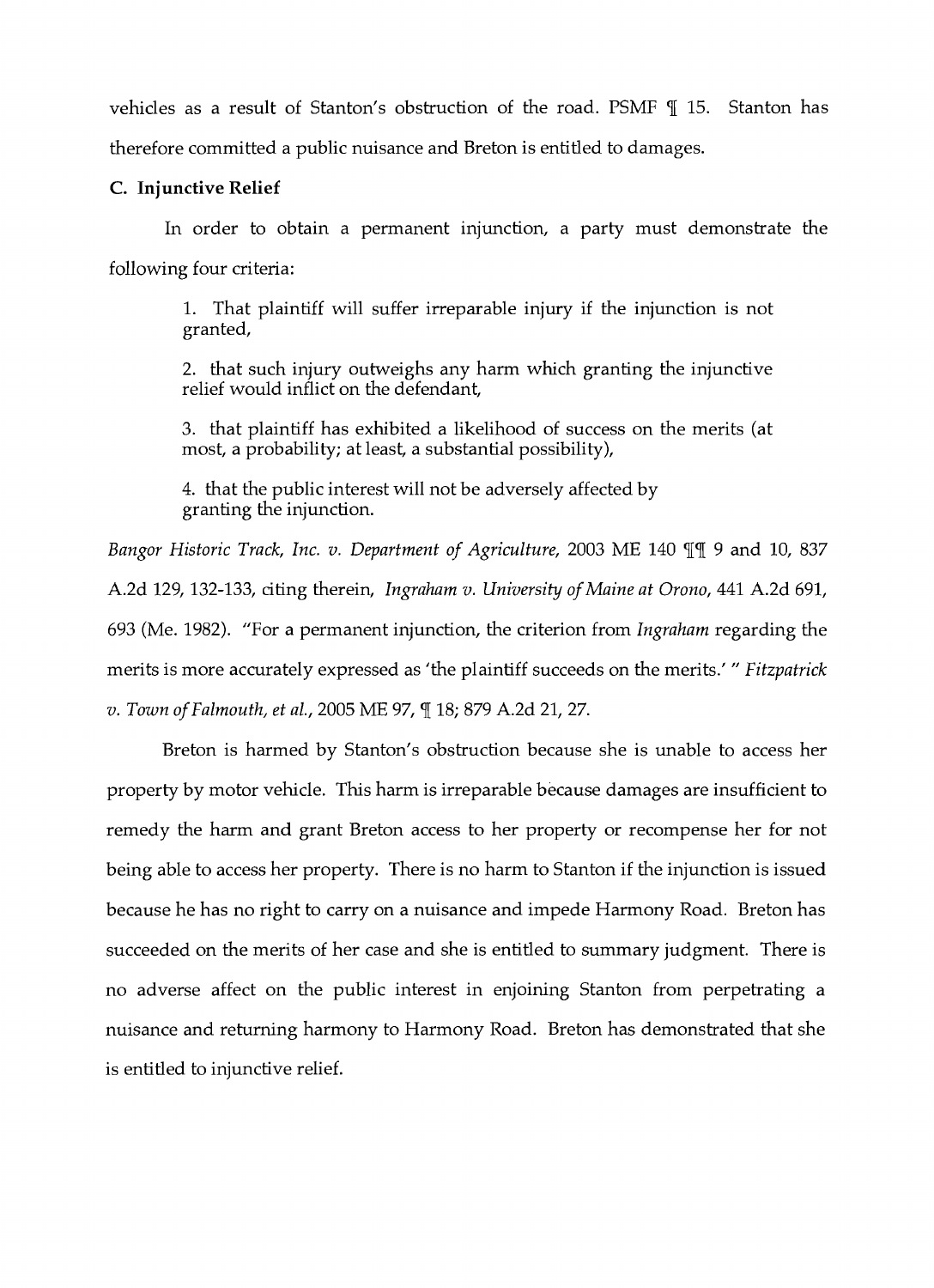# **IV. DECISION AND JUDGMENT**

The clerk will make the following entry as the Decision and Judgment of the

court:

**A.** Plaintiff's Motion for Summary Judgment is granted.

**B.** It is further Ordered that the defendant shall forthwith and without delay remove any and all obstructions in said way.

C. It is further Ordered that the defendant shall forthwith and without delay restore and return Harmony Road to the condition it was in prior to placement of any obstructions.

**D.** The defendant Daniel Stanton and any agent, servant or employee acting with him, or at his direct or indirect instruction, is permanently enjoined against further obstructing Harmony Road in any manner or by any means, or otherwise interfering with the rights of the plaintiff or her guests or invitees to the use of Harmony Road.

**E.** If the plaintiff continues in her claim for damages, she shall notify the court of that fact within 14 days of the day of this judgment and within 30 days of this date file with the court a statement of damages with a brief statement in the nature of an offer of proof as to each claim. The case will then be set for a hearing on damages at the next available trial session of the court.

**F.** The defendant may be heard and may present evidence at any hearing on damages.

SO ORDERED. <u>June 28, 20</u> Dated:

Thomas E. Delahanty II Justice, Superior Court